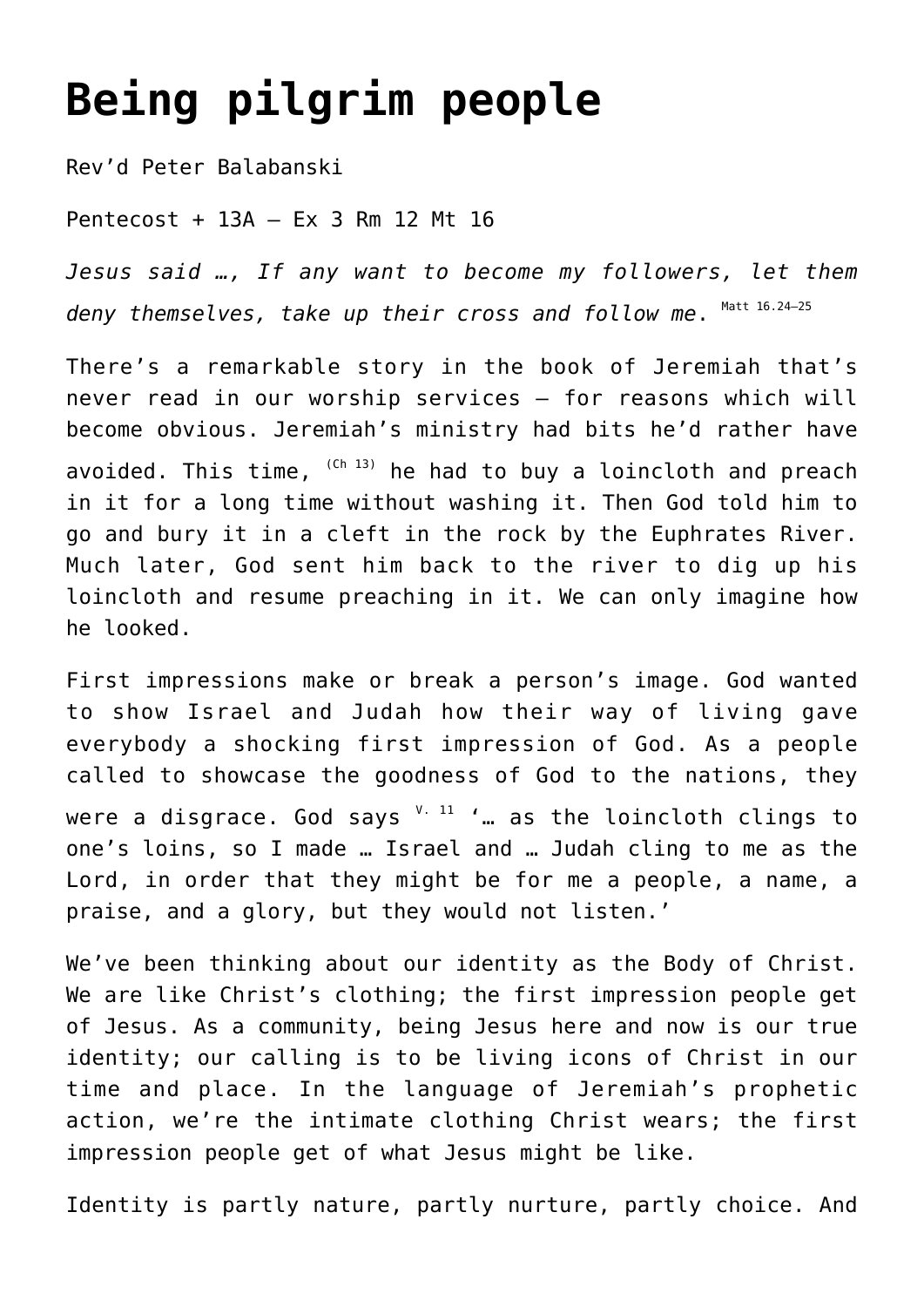God's people are able to make astounding choices. Last week, we heard the voices of Muslim people in Aotearoa/NZ. One voice struck me particularly; Janna Ezat's. Her son Hussein was murdered at Al Noor Mosque. In court, she told the gunman *"I decided to forgive you … In our Muslim faith we say . . . we are able to forgive. I forgive you. Damage was done and Hussein will never be here so I have only one choice to forgive you."*

God's people can choose to show what God is truly like. Mostly, it means choosing the way of giving things up; choosing the more vulnerable way, as this mother did.

It goes against the grain to choose this way; we saw it in today's scriptures; Peter's allergic reaction to Jesus speaking about his coming passion, death and resurrection – Peter rebukes Jesus for talking like that; he calls on God to prohibit such a path. And Moses is hardly a model of enthusiasm when God tells him what his mission is. The way of – is it weakness, or is it trust? Whichever we call it, it doesn't come naturally; it's almost always a deliberate choice. But when we choose to accept this way – this pilgrimage – God is revealed. This will happen in a time and manner of God's choosing. But we must know that I AM has called us – I AM sends us.

Last Sunday, I spoke briefly of a conversation where we discussed working on three aspects of our life as a parish to develop our ongoing mission as disciples of Jesus; those three things are Sanctuary, Community and Pilgrimage. Last week, our scriptures got us exploring Community – St John's' identity as the Body of Christ in this part of the city. Today the scriptures draw our focus to Pilgrimage. Moses is embarking on the Exodus – the perilous journey out of slavery for God's people. And in the gospel, Jesus is inviting his disciples to the daunting Way of the Cross.

I believe that as a pilgrim people, the choices we make as we